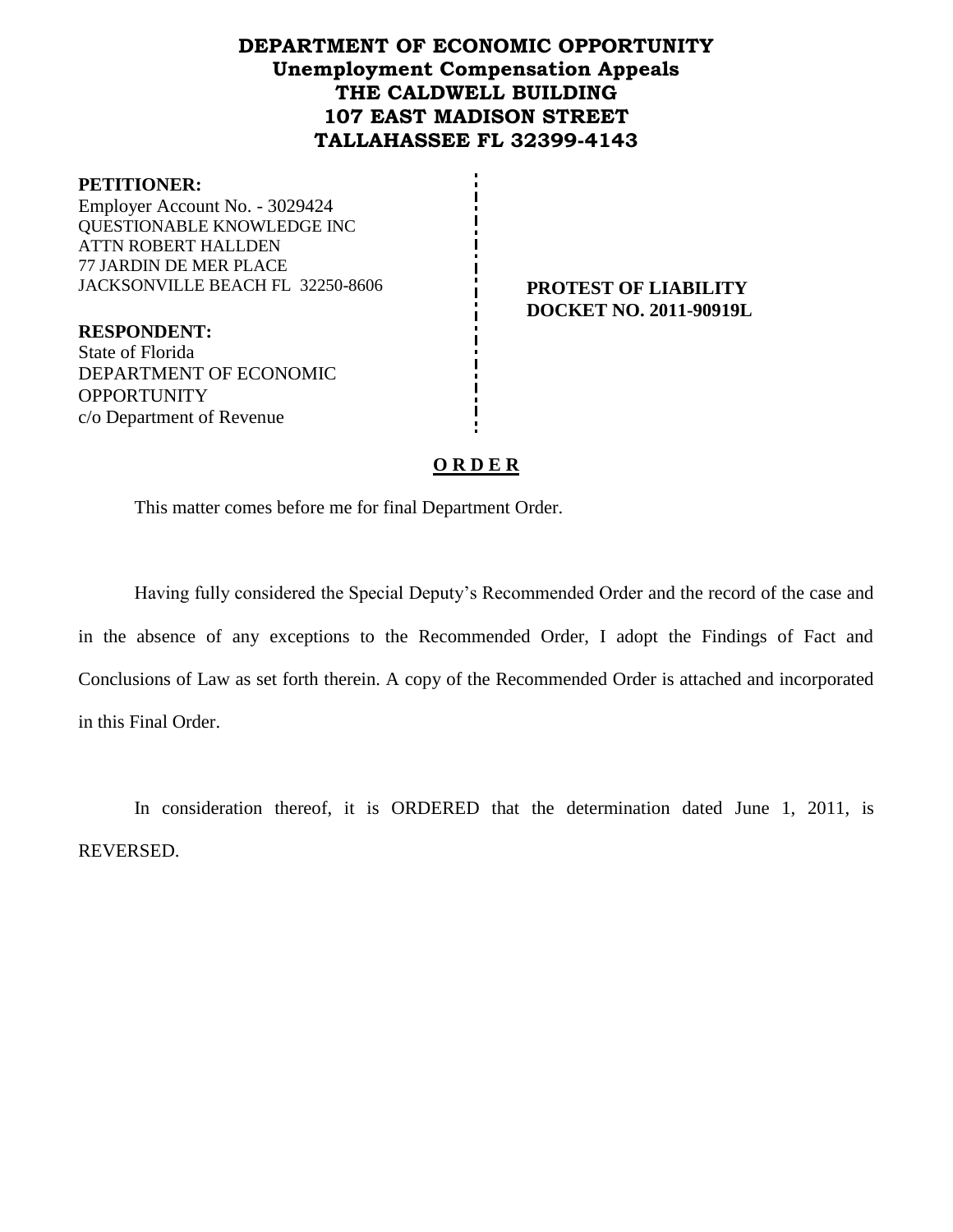#### **JUDICIAL REVIEW**

Any request for judicial review must be initiated within 30 days of the date the Order was filed. Judicial review is commenced by filing one copy of a *Notice of Appeal* with the DEPARTMENT OF ECONOMIC OPPORTUNITY at the address shown at the top of this Order and a second copy, with filing fees prescribed by law, with the appropriate District Court of Appeal. It is the responsibility of the party appealing to the Court to prepare a transcript of the record. If no court reporter was at the hearing, the transcript must be prepared from a copy of the Special Deputy's hearing recording, which may be requested from the Office of Appeals.

Cualquier solicitud para revisión judicial debe ser iniciada dentro de los 30 días a partir de la fecha en que la Orden fue registrada. La revisión judicial se comienza al registrar una copia de un *Aviso de Apelación* con la Agencia para la Innovación de la Fuerza Laboral [*DEPARTMENT OF ECONOMIC OPPORTUNITY]* en la dirección que aparece en la parte superior de este *Orden* y una segunda copia, con los honorarios de registro prescritos por la ley, con el Tribunal Distrital de Apelaciones pertinente. Es la responsabilidad de la parte apelando al tribunal la de preparar una transcripción del registro. Si en la audiencia no se encontraba ningún estenógrafo registrado en los tribunales, la transcripción debe ser preparada de una copia de la grabación de la audiencia del Delegado Especial [*Special Deputy*], la cual puede ser solicitada de la Oficina de Apelaciones.

Nenpòt demann pou yon revizyon jiridik fèt pou l kòmanse lan yon peryòd 30 jou apati de dat ke Lòd la te depoze a. Revizyon jiridik la kòmanse avèk depo yon kopi yon *Avi Dapèl* ki voye bay DEPARTMENT OF ECONOMIC OPPORTUNITY lan nan adrès ki parèt pi wo a, lan tèt *Lòd* sa a e yon dezyèm kopi, avèk frè depo ki preskri pa lalwa, bay Kou Dapèl Distrik apwopriye a. Se responsabilite pati k ap prezante apèl la bay Tribinal la pou l prepare yon kopi dosye a. Si pa te gen yon stenograf lan seyans lan, kopi a fèt pou l prepare apati de kopi anrejistreman seyans lan ke Adjwen Spesyal la te fè a, e ke w ka mande Biwo Dapèl la voye pou ou.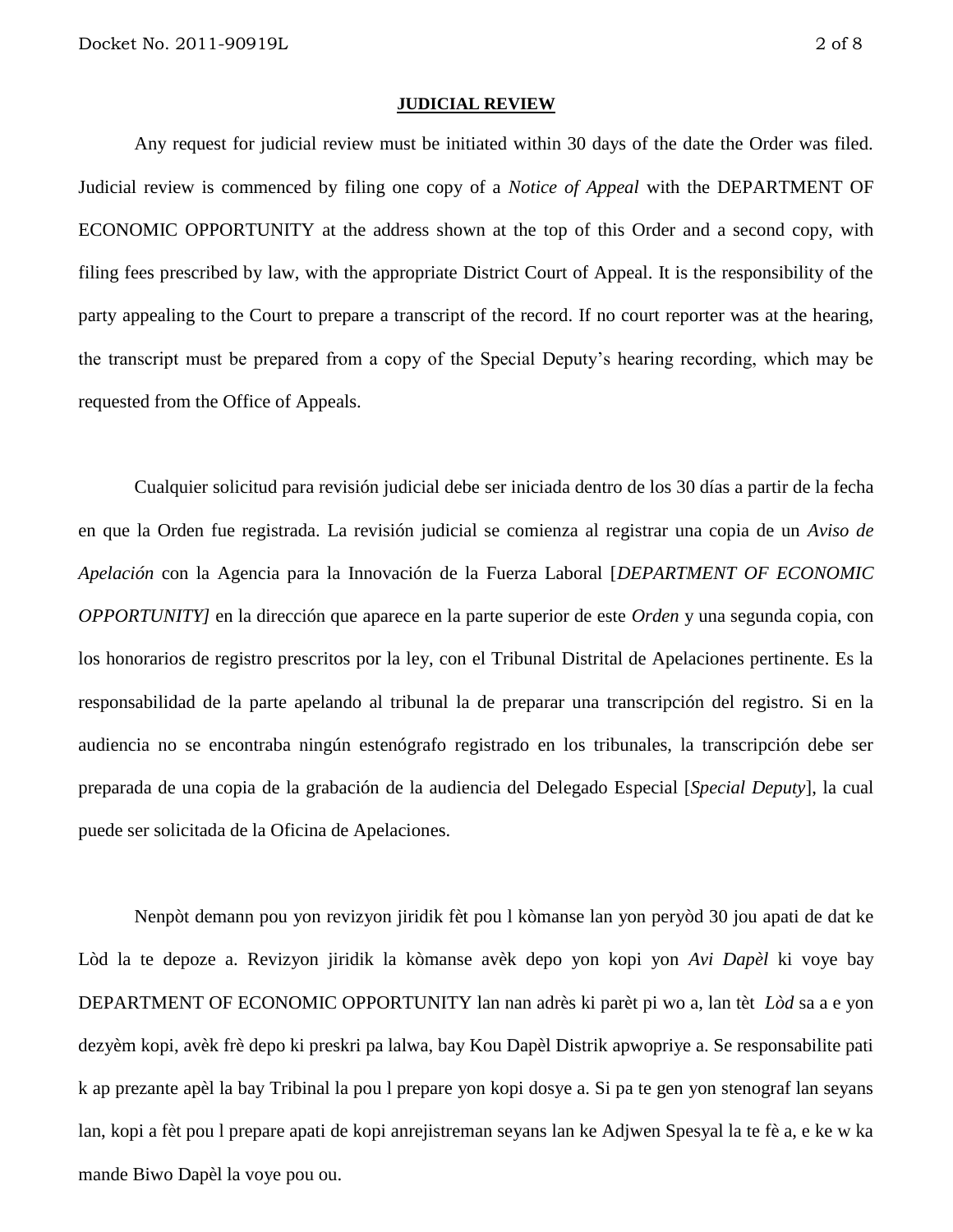DONE and ORDERED at Tallahassee, Florida, this day of **April, 2012**.



Altemese Smith, Assistant Director, Unemployment Compensation Services DEPARTMENT OF ECONOMIC OPPORTUNITY

FILED ON THIS DATE PURSUANT TO § 120.52, FLORIDA STATUTES, WITH THE DESIGNATED DEPARTMENT CLERK, RECEIPT OF WHICH IS HEREBY ACKNOWLEDGED.

Shenere Causes \_\_\_\_\_\_\_\_\_\_\_\_\_\_\_\_\_\_\_\_\_\_\_\_\_\_\_\_ \_\_\_\_\_\_\_\_\_\_\_\_

DEPUTY CLERK DATE

## **CERTIFICATE OF SERVICE**

**I HEREBY CERTIFY that true and correct copies of the foregoing Final Order have been furnished to the persons listed below in the manner described, on the \_\_\_\_\_\_\_ day of April, 2012**.

Shaner Barnes

SHANEDRA Y. BARNES, Special Deputy Clerk DEPARTMENT OF ECONOMIC OPPORTUNITY Unemployment Compensation Appeals 107 EAST MADISON STREET TALLAHASSEE FL 32399-4143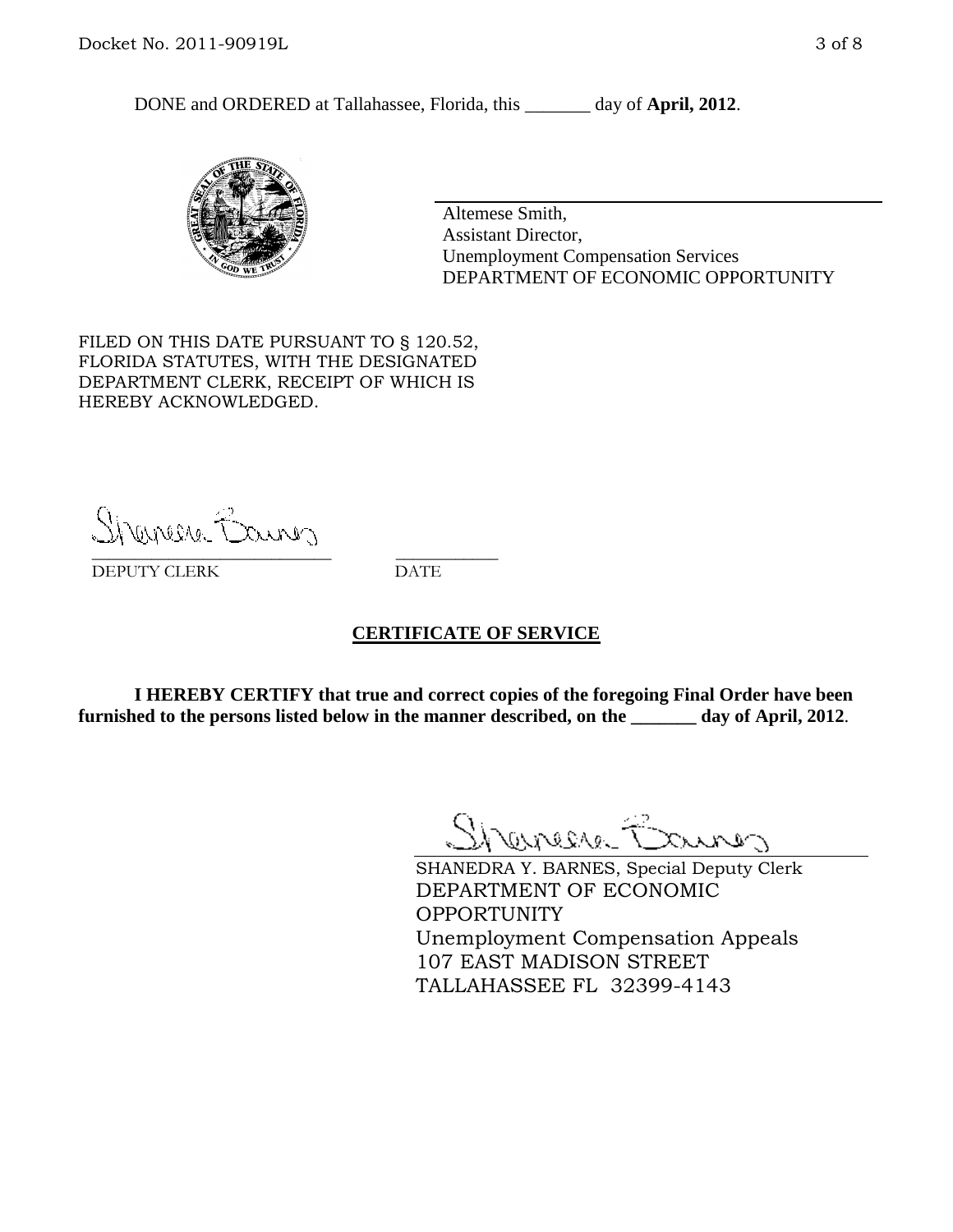Docket No. 2011-90919L 4 of 8

By U.S. Mail:

### QUESTIONABLE KNOWLEDGE INC ATTN ROBERT HALLDEN 77 JARDIN DE MER PLACE JACKSONVILLE BEACH FL 32250-8606

TRAVIS C SAUTER 710 MONTE CARLO RD

DEPARTMENT OF REVENUE ATTN: VANDA RAGANS - CCOC #1 4624 5050 WEST TENNESSEE STREET TALLAHASSEE FL 32399

MAITLAND TAX ATTN GORDON HERGET SUITE 160 2301 MAITLAND CENTER PARKWAY MAITLAND FL 32751-4192

State of Florida DEPARTMENT OF ECONOMIC OPPORTUNITY c/o Department of Revenue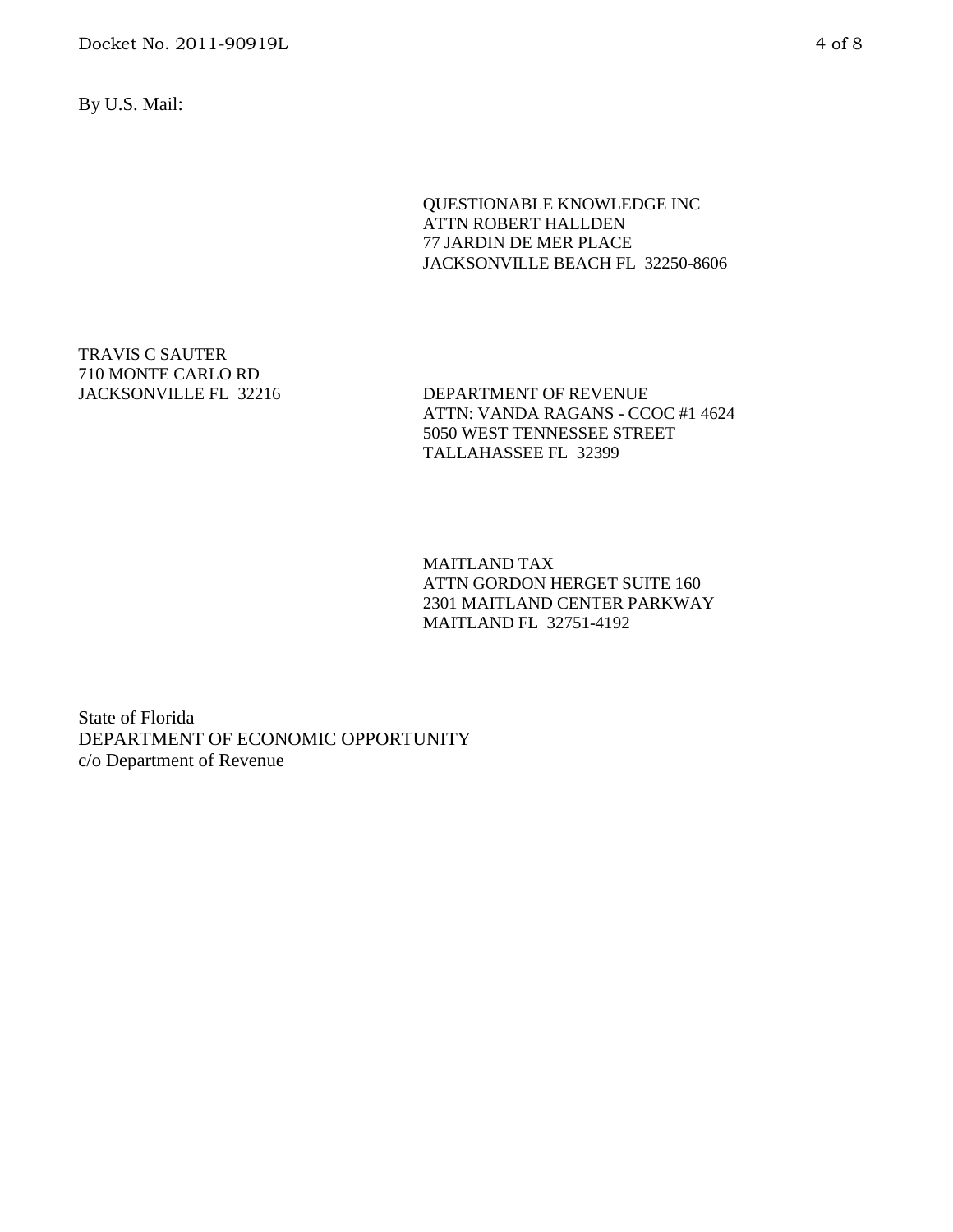# **DEPARTMENT OF ECONOMIC OPPORTUNITY Unemployment Compensation Appeals**

MSC 344 CALDWELL BUILDING 107 EAST MADISON STREET TALLAHASSEE FL 32399-4143

## **PETITIONER:**

Employer Account No. - 3029424 QUESTIONABLE KNOWLEDGE INC ATTN ROBERT HALLDEN 77 JARDIN DE MER PLACE JACKSONVILLE BEACH FL 32250-8606

> **PROTEST OF LIABILITY DOCKET NO. 2011-90919L**

#### **RESPONDENT:** State of Florida

DEPARTMENT OF ECONOMIC **OPPORTUNITY** c/o Department of Revenue

# **RECOMMENDED ORDER OF SPECIAL DEPUTY**

TO: Assistant Director, Interim Executive Director, Unemployment Compensation Services DEPARTMENT OF ECONOMIC OPPORTUNITY

This matter comes before the undersigned Special Deputy pursuant to the Petitioner's protest of the Respondent's determination dated June 1, 2011.

After due notice to the parties, a telephone hearing was held on December 8, 2011. The Petitioner's owner appeared and testified at the hearing. The Joined Party appeared and testified on his own behalf. A tax specialist appeared and testified on behalf of the Respondent.

The record of the case, including the recording of the hearing and any exhibits submitted in evidence, is herewith transmitted. Proposed Findings of Fact and Conclusions of Law were not received.

# **Issue:**

Whether services performed for the Petitioner by the Joined Party and other individuals constitute insured employment pursuant to Sections 443.036(19), 443.036(21); 443.1216, Florida Statutes, and if so, the effective date of the liability.

# **Findings of Fact:**

- 1. The Petitioner is a subchapter S corporation, incorporated in 2004 for the purpose of running a trivia games business. The Petitioner solicits business from bars and restaurants to use games to draw in customers. The Petitioner provides score keepers if the clients need one.
- 2. The Joined Party provided services as a score keeper for the Petitioner from January 1, 2010, through July 2, 2011.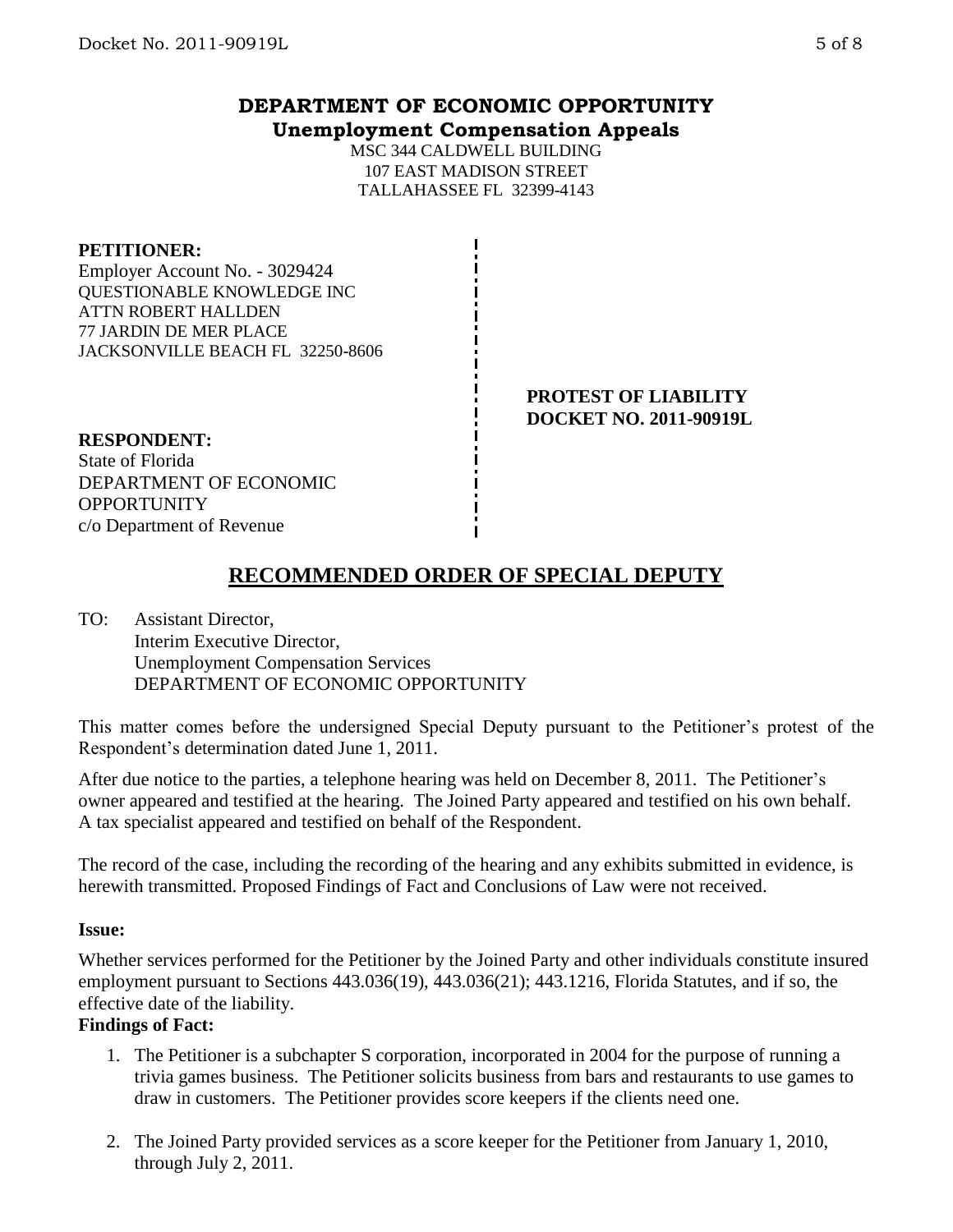- 3. The Petitioner provided the Joined Party with a contract titled *Independent Contractor's Agreement for Protection of Trade Secrets, Non-Competition and License to Perform/Utilize Products,* at the time of hire. The agreement indicated that the relationship between the parties was an independent contractor relationship. The agreement further indicated that the Joined Party would not divulge the Petitioner's trade secrets and provided that the Joined Party would not compete with the Petitioner within 25 miles during the first 36 months following separation.
- 4. The Joined Party would contact the Petitioner each week to see what work was available. The Petitioner would inform the Joined Party of what work and start times were available. The Joined Party could refuse work.
- 5. The Joined Party would proceed to the client location at the appointed time should he accept the work. The Joined Party would monitor the game, check answers, and keep score for the participants.
- 6. The Joined Party was paid an average of \$25 per job. The rate of pay was set by the Petitioner.
- 7. The Joined Party was not supervised or directed by the Petitioner.

# **Conclusions of Law:**

- 8. The issue in this case, whether services performed for the Petitioner constitute employment subject to the Florida Unemployment Compensation Law, is governed by Chapter 443, Florida Statutes. Section 443.1216(1)(a)2., Florida Statutes, provides that employment subject to the chapter includes service performed by individuals under the usual common law rules applicable in determining an employer-employee relationship.
- 9. The Supreme Court of the United States held that the term "usual common law rules" is to be used in a generic sense to mean the "standards developed by the courts through the years of adjudication." United States v. W.M. Webb, Inc., 397 U.S. 179 (1970).
- 10. The Supreme Court of Florida adopted and approved the tests in 1 Restatement of Law, Agency 2d Section 220 (1958), for use to determine if an employment relationship exists. See Cantor v. Cochran, 184 So.2d 173 (Fla. 1966); Miami Herald Publishing Co. v. Kendall, 88 So.2d 276 (Fla. 1956); Magarian v. Southern Fruit Distributors, 1 So.2d 858 (Fla. 1941); see also Kane Furniture Corp. v. R. Miranda, 506 So.2d 1061 (Fla. 2d DCA 1987).
- 11. Restatement of Law is a publication, prepared under the auspices of the American Law Institute, which explains the meaning of the law with regard to various court rulings. The Restatement sets forth a nonexclusive list of factors that are to be considered when judging whether a relationship is an employment relationship or an independent contractor relationship.
- 12. 1 Restatement of Law, Agency 2d Section 220 (1958) provides:
	- (1) A servant is a person employed to perform services for another and who, in the performance of the services, is subject to the other's control or right of control.
	- (2) The following matters of fact, among others, are to be considered:
		- (a) the extent of control which, by the agreement, the business may exercise over the details of the work;
		- (b) whether or not the one employed is engaged in a distinct occupation or business;
		- (c) the kind of occupation, with reference to whether, in the locality, the work is usually done under the direction of the employer or by a specialist without supervision;
		- (d) the skill required in the particular occupation;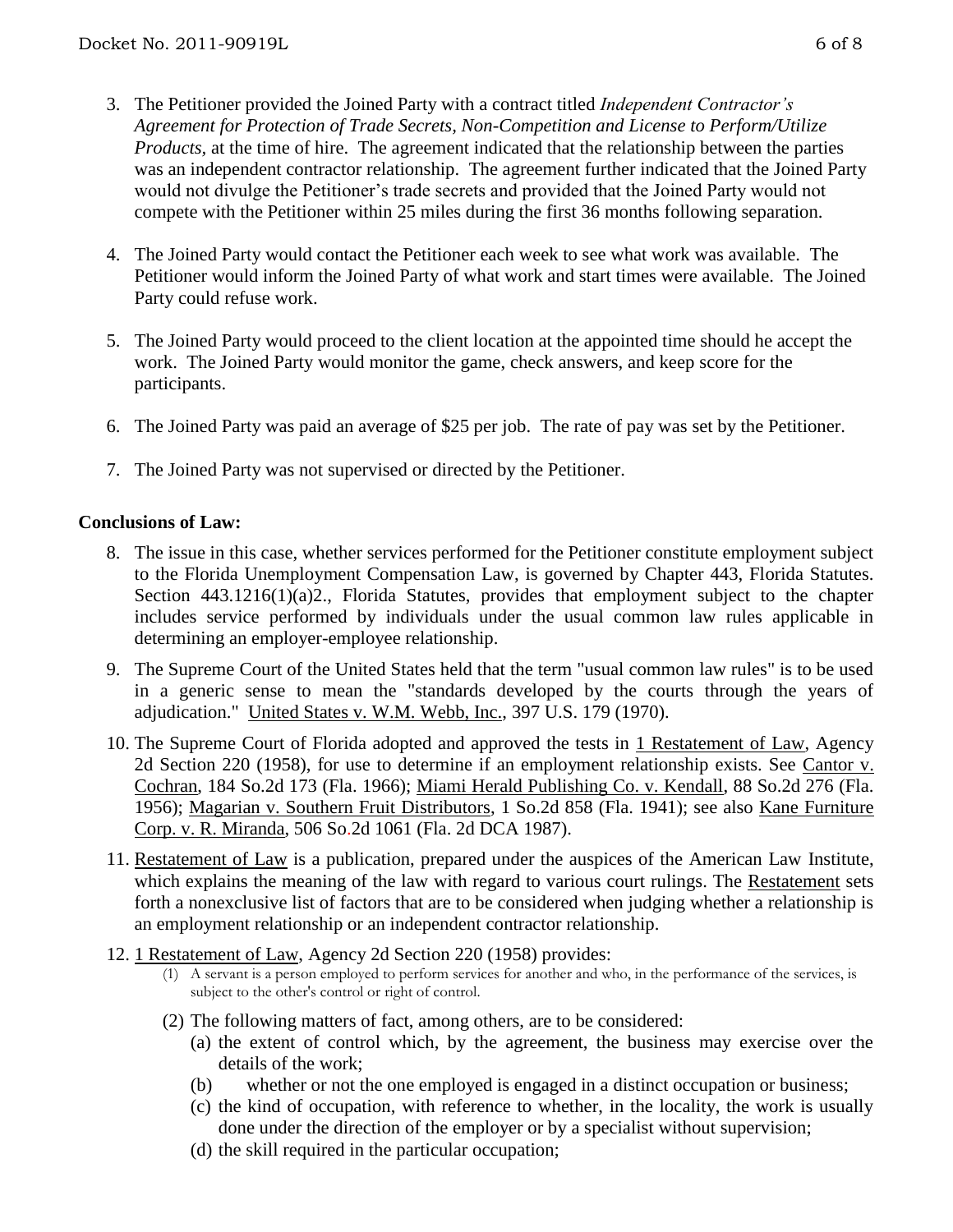- (e) whether the employer or the worker supplies the instrumentalities, tools, and the place of work for the person doing the work;
- (f) the length of time for which the person is employed;
- (g) the method of payment, whether by the time or by the job;
- (h) whether or not the work is a part of the regular business of the employer;
- (i) whether or not the parties believe they are creating the relation of master and servant;
- (j) whether the principal is or is not in business.

Comments in the Restatement explain that the word "servant" does not exclusively connote manual labor, and the word "employee" has largely replaced "servant" in statutes dealing with various aspects of the working relationship between two parties. In Department of Health and Rehabilitative Services v. Department of Labor & Employment Security, 472 So.2d 1284 (Fla. 1<sup>st</sup> DCA 1985) the court confirmed that the factors listed in the Restatement are the proper factors to be considered in determining whether an employer-employee relationship exists. However, in citing La Grande v. B&L Services, Inc., 432 So.2d 1364, 1366 (Fla.  $1<sup>st</sup>$  DCA 1983), the court acknowledged that the question of whether a person is properly classified an employee or an independent contractor often cannot be answered by reference to "hard and fast" rules, but rather must be addressed on a case-by-case basis.

The evidence presented in this case reveals that the Petitioner did not exercise control over where, when, or how the work would be performed. The Joined Party had the option of selecting what work would be accepted based upon his schedule and the pay offered for the job. There was no supervision of the Joined Party's work.

The Joined Party was paid by the job. The Petitioner determined how much any given job was worth and the Joined Party determined if he would take the job or not. Payment by the job tends to indicate an independent contractor relationship.

The agreement signed at the time of hire by the Joined Party indicated that the Joined Party would be working as an independent contractor. While the contract is not dispositive in and of itself, it does indicate what the intentions of the parties were at the time of hire.

A preponderance of the evidence presented in this hearing reveals that the Petitioner did not establish sufficient control over the Joined Party as to create an employer-employee relationship between the parties.

**Recommendation:** It is recommended that the determination dated June 1, 2011, be REVERSED.

Respectfully submitted on March 19, 2012.



KRIS LONKANI, Special Deputy Office of Appeals

A party aggrieved by the *Recommended Order* may file written exceptions to the Director at the address shown above within fifteen days of the mailing date of the *Recommended Order*. Any opposing party may file counter exceptions within ten days of the mailing of the original exceptions. A brief in opposition to counter exceptions may be filed within ten days of the mailing of the counter exceptions. Any party initiating such correspondence must send a copy of the correspondence to each party of record and indicate that copies were sent.